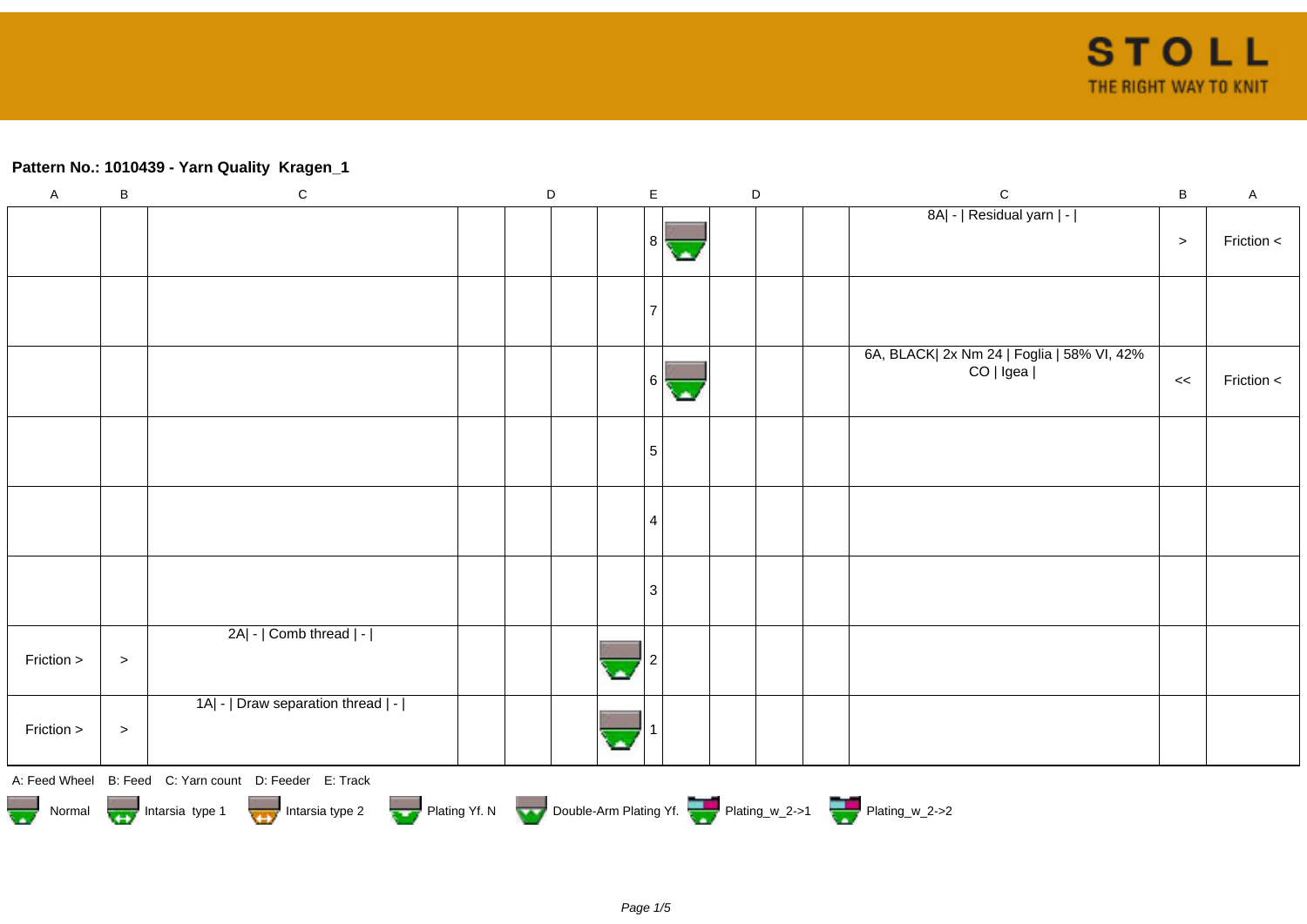## **Pattern No.: 1010439 - Yarn Quality V-Teil(e)**

| $\mathsf A$                                                                                                                                                            | B      | $\mathbf C$                        |  | $\mathsf D$ |  | $\mathsf E$ | $\mathsf D$ |  |  | $\mathbf C$                                             | $\, {\bf B}$ | $\mathsf A$ |
|------------------------------------------------------------------------------------------------------------------------------------------------------------------------|--------|------------------------------------|--|-------------|--|-------------|-------------|--|--|---------------------------------------------------------|--------------|-------------|
|                                                                                                                                                                        |        |                                    |  |             |  | 8           | ٠           |  |  | 8A  -   Residual yarn   -                               | $\,>$        | Friction <  |
|                                                                                                                                                                        |        |                                    |  |             |  |             |             |  |  |                                                         |              |             |
|                                                                                                                                                                        |        |                                    |  |             |  | 6           | с.          |  |  | 6A, BLACK  2x Nm 24   Foglia   58% VI, 42%<br>CO   Igea | $\,<$        | Friction <  |
|                                                                                                                                                                        |        |                                    |  |             |  | 5           | с.          |  |  | 5A, BLACK  2x Nm 24   Foglia   58% VI, 42%<br>CO   Igea | <<           | Friction <  |
|                                                                                                                                                                        |        |                                    |  |             |  | 4           |             |  |  | 4A, WHITE  1x Nm 24   Foglia   58% VI, 42%<br>CO   Igea | $\prec$      | Friction <  |
|                                                                                                                                                                        |        |                                    |  |             |  | 3           | C.          |  |  | 3A, WHITE  1x Nm 24   Foglia   58% VI, 42%<br>CO   Igea | $\prec$      | Friction <  |
| Friction >                                                                                                                                                             | $\, >$ | 2A  -   Comb thread   -            |  |             |  |             |             |  |  |                                                         |              |             |
| Friction >                                                                                                                                                             | $\, >$ | 1A  -   Draw separation thread   - |  |             |  |             |             |  |  |                                                         |              |             |
| A: Feed Wheel B: Feed C: Yarn count D: Feeder E: Track<br>Intarsia type 1 Intarsia type 2 Plating Yf. N Double-Arm Plating Yf. Plating_w_2->1 Plating_w_2->2<br>Normal |        |                                    |  |             |  |             |             |  |  |                                                         |              |             |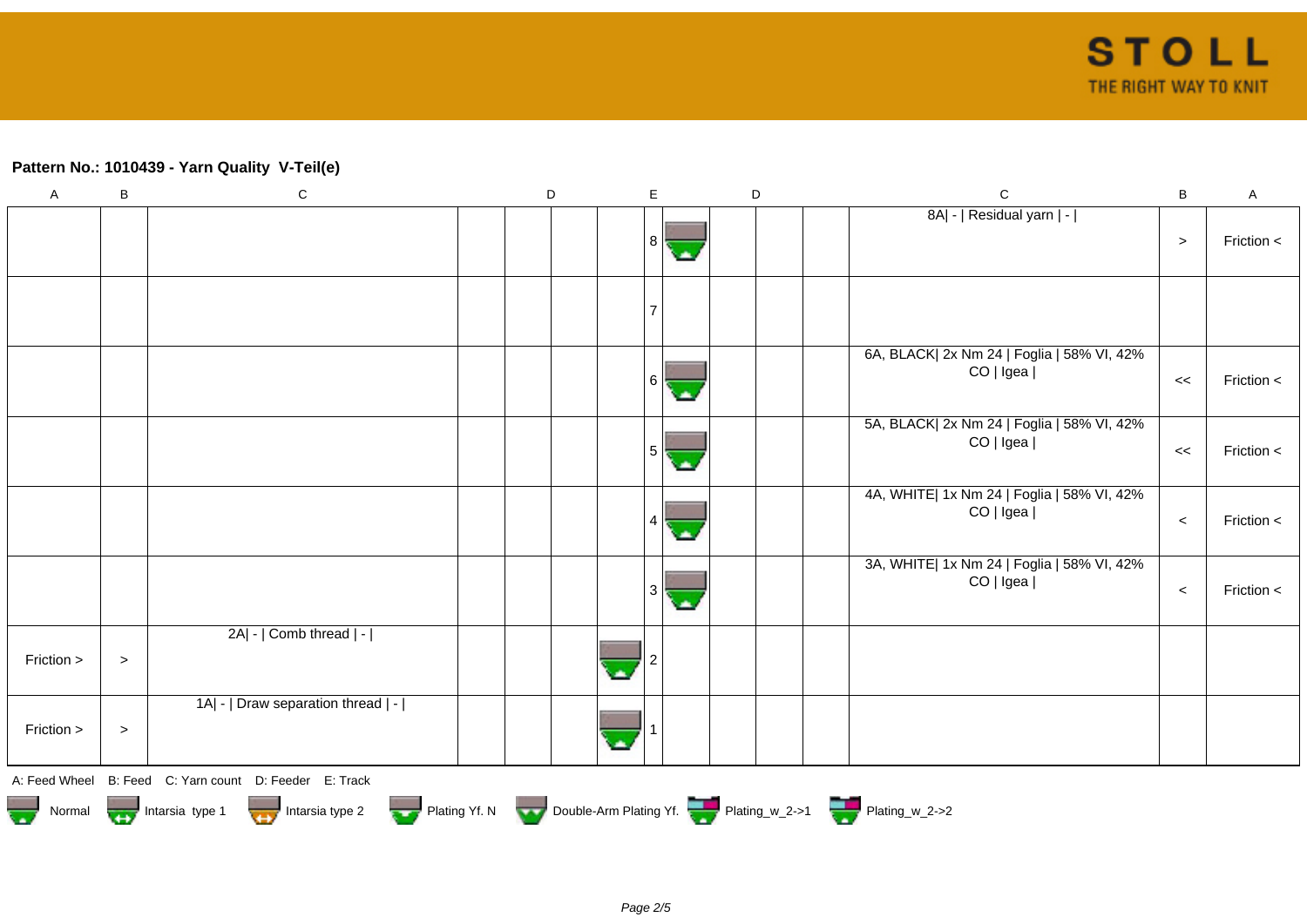## **Pattern No.: 1010439 - Yarn Quality R-Teil(e)**

| $\overline{A}$ | B                                                          | ${\bf C}$                                              |  | $\mathsf D$ |  | $\mathsf{E}$   |  | $\mathsf D$ |  | $\mathbf C$                                             | $\sf B$ | $\mathsf A$ |  |
|----------------|------------------------------------------------------------|--------------------------------------------------------|--|-------------|--|----------------|--|-------------|--|---------------------------------------------------------|---------|-------------|--|
|                |                                                            |                                                        |  |             |  | 8              |  |             |  | 8A  -   Residual yarn   -                               | $\geq$  | Friction <  |  |
|                |                                                            |                                                        |  |             |  | $\overline{7}$ |  |             |  |                                                         |         |             |  |
|                |                                                            |                                                        |  |             |  | $6 \mid$       |  |             |  | 6A, BLACK  2x Nm 24   Foglia   58% VI, 42%<br>CO   Igea | <<      | Friction <  |  |
|                |                                                            |                                                        |  |             |  | 5              |  |             |  | 5A, BLACK  2x Nm 24   Foglia   58% VI, 42%<br>CO   Igea | <<      | Friction <  |  |
|                |                                                            |                                                        |  |             |  |                |  |             |  | 4A, WHITE  1x Nm 24   Foglia   58% VI, 42%<br>CO   Igea | $\prec$ | Friction <  |  |
|                |                                                            |                                                        |  |             |  | 3 <sup>1</sup> |  |             |  | 3A, WHITE  1x Nm 24   Foglia   58% VI, 42%<br>CO   Igea | $\,<\,$ | Friction <  |  |
| Friction >     | $\, >$                                                     | 2A  -   Comb thread   -                                |  |             |  |                |  |             |  |                                                         |         |             |  |
| Friction >     | $\, >$                                                     | 1A  -   Draw separation thread   -                     |  |             |  |                |  |             |  |                                                         |         |             |  |
|                |                                                            | A: Feed Wheel B: Feed C: Yarn count D: Feeder E: Track |  |             |  |                |  |             |  |                                                         |         |             |  |
|                | Normal <b>Double-Arm Plating Yf. Normal</b> Plating_w_2->2 |                                                        |  |             |  |                |  |             |  |                                                         |         |             |  |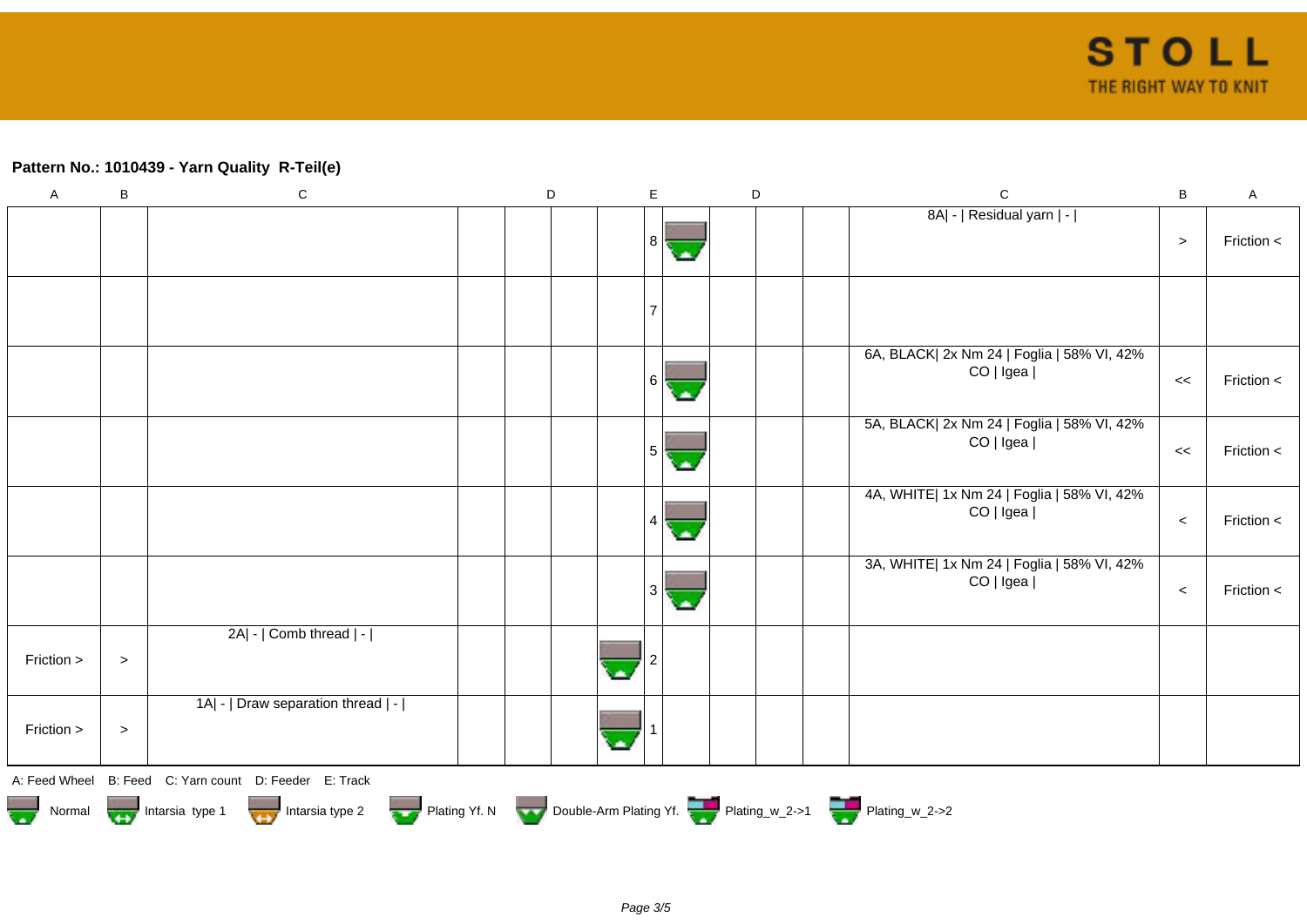# **Pattern No.: 1010439 - Yarn Quality Ärmel links**

| $\mathsf{A}$ | B                                                                                | ${\bf C}$                                              |  | $\mathsf D$ |  | E   |     | $\mathsf D$ |  | $\mathbf C$                                             | $\sf B$ | $\boldsymbol{\mathsf{A}}$ |  |
|--------------|----------------------------------------------------------------------------------|--------------------------------------------------------|--|-------------|--|-----|-----|-------------|--|---------------------------------------------------------|---------|---------------------------|--|
|              |                                                                                  |                                                        |  |             |  | 8   |     |             |  | 8A  -   Residual yarn   -                               | $\geq$  | Friction <                |  |
|              |                                                                                  |                                                        |  |             |  |     |     |             |  |                                                         |         |                           |  |
|              |                                                                                  |                                                        |  |             |  | 6 I |     |             |  | 6A, BLACK  2x Nm 24   Foglia   58% VI, 42%<br>CO   Igea | <<      | Friction <                |  |
|              |                                                                                  |                                                        |  |             |  | 5   | مان |             |  | 5A, BLACK  2x Nm 24   Foglia   58% VI, 42%<br>CO   Igea | <<      | Friction <                |  |
|              |                                                                                  |                                                        |  |             |  |     |     |             |  | 4A, WHITE  1x Nm 24   Foglia   58% VI, 42%<br>CO   Igea | $\,<$   | Friction <                |  |
|              |                                                                                  |                                                        |  |             |  | 3   |     |             |  | 3A, WHITE  1x Nm 24   Foglia   58% VI, 42%<br>CO   Igea | $\,<$   | Friction <                |  |
| Friction >   | $\,>$                                                                            | 2A  -   Comb thread   -                                |  |             |  |     |     |             |  |                                                         |         |                           |  |
| Friction >   | $\,>$                                                                            | 1A  -   Draw separation thread   -                     |  |             |  |     |     |             |  |                                                         |         |                           |  |
|              |                                                                                  | A: Feed Wheel B: Feed C: Yarn count D: Feeder E: Track |  |             |  |     |     |             |  |                                                         |         |                           |  |
|              | Normal 1999 Intarsia type 1 Intarsia type 2 Plating Yf. N Double-Arm Plating Yf. |                                                        |  |             |  |     |     |             |  |                                                         |         |                           |  |